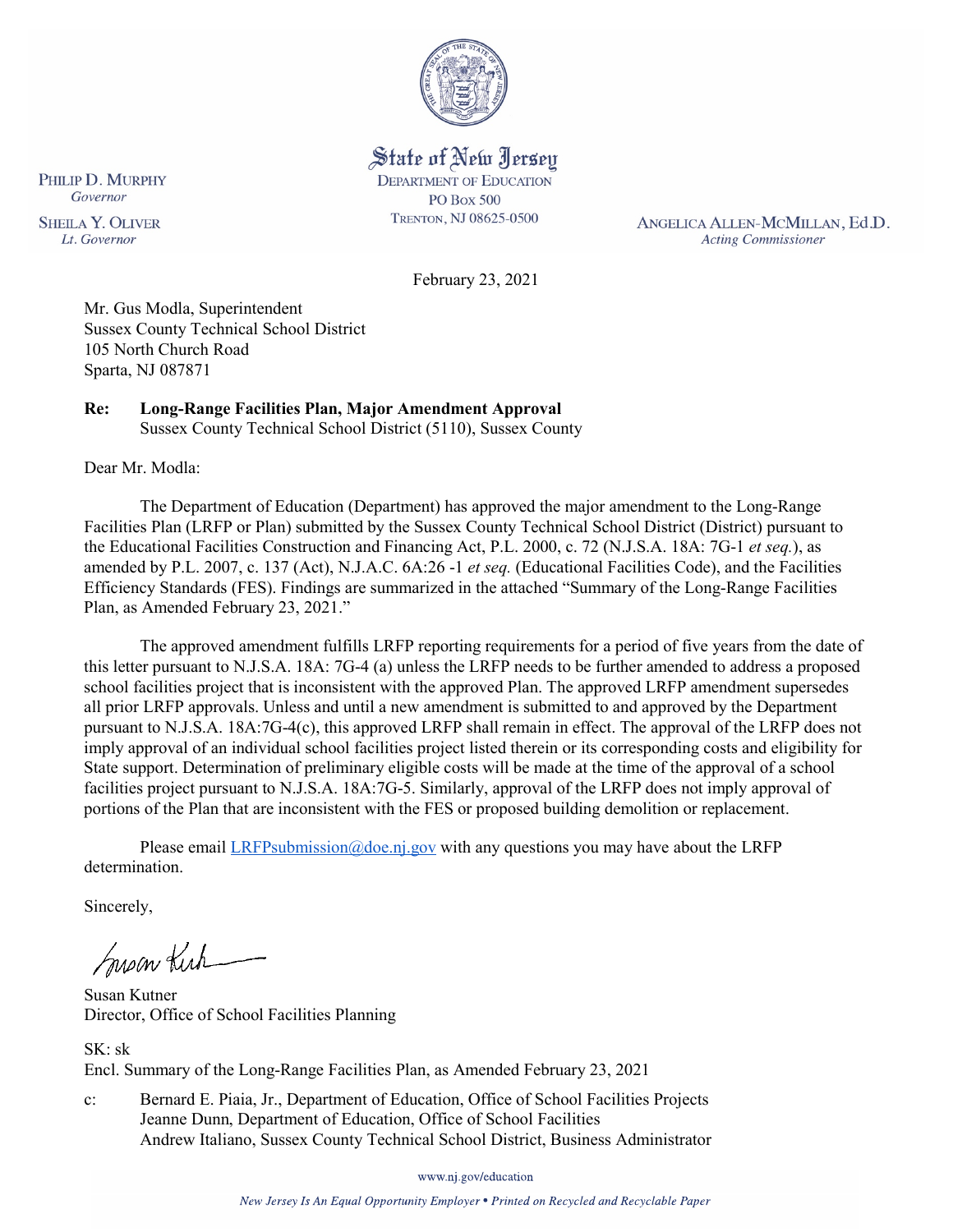## **Sussex County Technical School District (5110) Summary of the Long-Range Facilities Plan, as Amended February 23, 2021**

The Department of Education (Department) has completed its review of the major amendment to the Long-Range Facilities Plan (LRFP or Plan) submitted by the Sussex County Technical School District (District) pursuant to the Educational Facilities Construction and Financing Act, P.L. 2000, c. 72 (N.J.S.A. 18A: 7G-1 *et seq.*), as amended by P.L. 2007, c. 137 (Act), N.J.A.C. 6A:26-1 et seq. (Educational Facilities Code), and the Facilities Efficiency Standards (FES).

The following provides a summary of the District's approved amended LRFP. The summary is based on the standards set forth in the Act, the Educational Facilities Code, the FES, District-reported information in the Department's LRFP reporting system, and supporting documentation. The referenced reports in *italic* text are standard reports available on the Department's LRFP website.

## **1. Inventory Overview**

The District is classified as a Regular Operating District (ROD) for funding purposes. It provides services for students in grades 9-12.

The District identified existing and proposed schools, sites, buildings, rooms, and site amenities in its LRFP. Table 1 lists the number of existing and proposed district schools, sites, and buildings. Detailed information can be found in the *School Asset Inventory Report* and the *Site Asset Inventory Report.*

**As directed by the Department, school facilities projects that have received initial approval by the Department and have been approved by the voters, if applicable, are represented as "existing" in the LRFP.** Approved projects that include new construction and/or the reconfiguration/reassignment of existing program space are as follows: n/a.

| Category                                     | <b>Existing</b> | <b>Proposed</b> |
|----------------------------------------------|-----------------|-----------------|
| Number of Schools (assigned DOE school code) |                 |                 |
| Number of School Buildings <sup>1</sup>      |                 |                 |
| Number of Non-School Buildings <sup>2</sup>  |                 |                 |
| Number of Vacant Buildings                   |                 |                 |
| Number of Sites                              |                 |                 |

#### **Table 1: Number of Schools, School Buildings, and Sites**

Based on the existing facilities inventory submitted by the District:

- Schools using leased buildings (short or long-term):  $n/a$
- Schools using temporary classroom units (TCUs), excluding TCUs supporting construction: n/a
- Vacant/unassigned school buildings:  $n/a$

 $\overline{a}$ 

<span id="page-1-1"></span><span id="page-1-0"></span>*<sup>1</sup>* Includes district-owned buildings and long-term leases serving students in district-operated programs

<sup>&</sup>lt;sup>2</sup> Includes occupied district-owned buildings not associated with a school, such as administrative buildings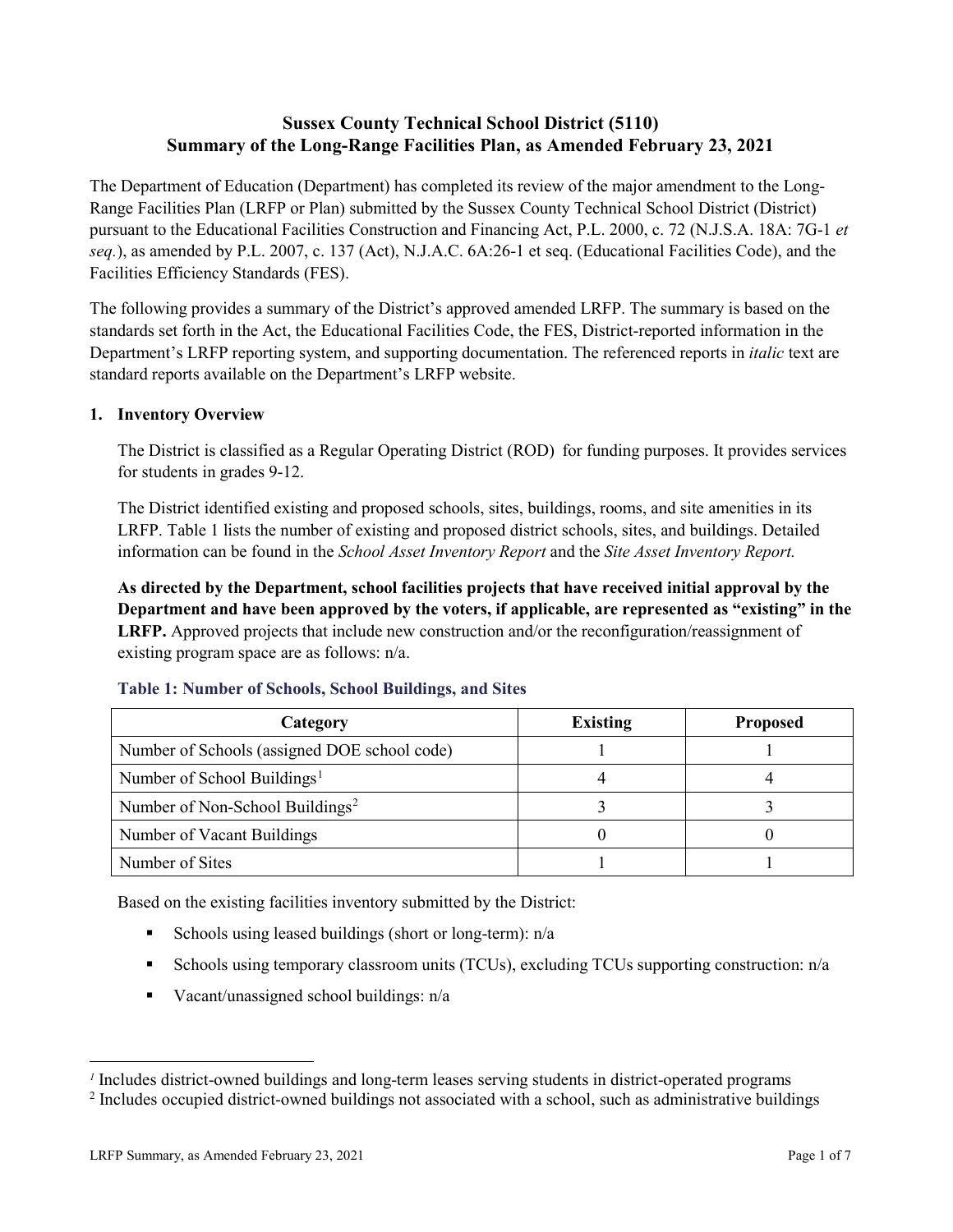Findings:

The Department has determined that the proposed inventory is adequate for approval of the District's LRFP amendment. However, the LRFP determination does not imply approval of an individual school facilities project listed within the LRFP; the District must submit individual project applications for project approval.

## **2. District Enrollments**

The District determined the number of students, or "proposed enrollments," to be accommodated for LRFP planning purposes on a district-wide basis and in each school.

Since the District is a county vocational school district, the Department does not require the submission of a standard cohort-survival enrollment projection. Instead, proposed enrollments are based on district proposed CTE programs and capacity and are conditionally accepted for LRFP planning purposes pending approval by the Department's Office of Career Readiness.

Table 2 provides a comparison of existing and proposed enrollments. All totals include special education students.

| <b>Grades</b>                | <b>Existing Enrollments</b><br>2019-20 | <b>District Proposed Enrollments</b><br>2024-25 |
|------------------------------|----------------------------------------|-------------------------------------------------|
| PK (excl. private providers) |                                        |                                                 |
| Grades K to 5                |                                        |                                                 |
| Grades 6 to 8                |                                        |                                                 |
| Grades 9 to 12               | 785                                    | 750                                             |
| <b>Totals PK to 12</b>       | 785                                    | 750                                             |

#### **Table 2: Enrollments**

Findings:

The Department has determined the District's proposed enrollments to be acceptable for approval of the District's LRFP amendment and for planning purposes pending review by the Department's Office of Career Readiness at the time an application for a school facilities project is submitted, if applicable.

## **3. District Practices Capacity**

Based on information provided in the room inventories, District Practices Capacity was calculated for each school building to determine whether adequate capacity is proposed for the projected enrollments based on district scheduling and class size practices. The capacity totals assume instructional buildings can be fully utilized regardless of school sending areas, transportation, and other operational issues. The calculations only consider district-owned buildings and long-term leases; short term leases and temporary buildings are excluded. **A capacity utilization factor of 90% for classrooms serving grades K-8 and 85% for classrooms serving grades 9-12 is applied in accordance with the FES.** No capacity utilization factor is applied to preschool classrooms.

In certain cases, districts may achieve adequate District Practices Capacity to accommodate enrollments but provide inadequate square feet per student in accordance with the FES, resulting in educational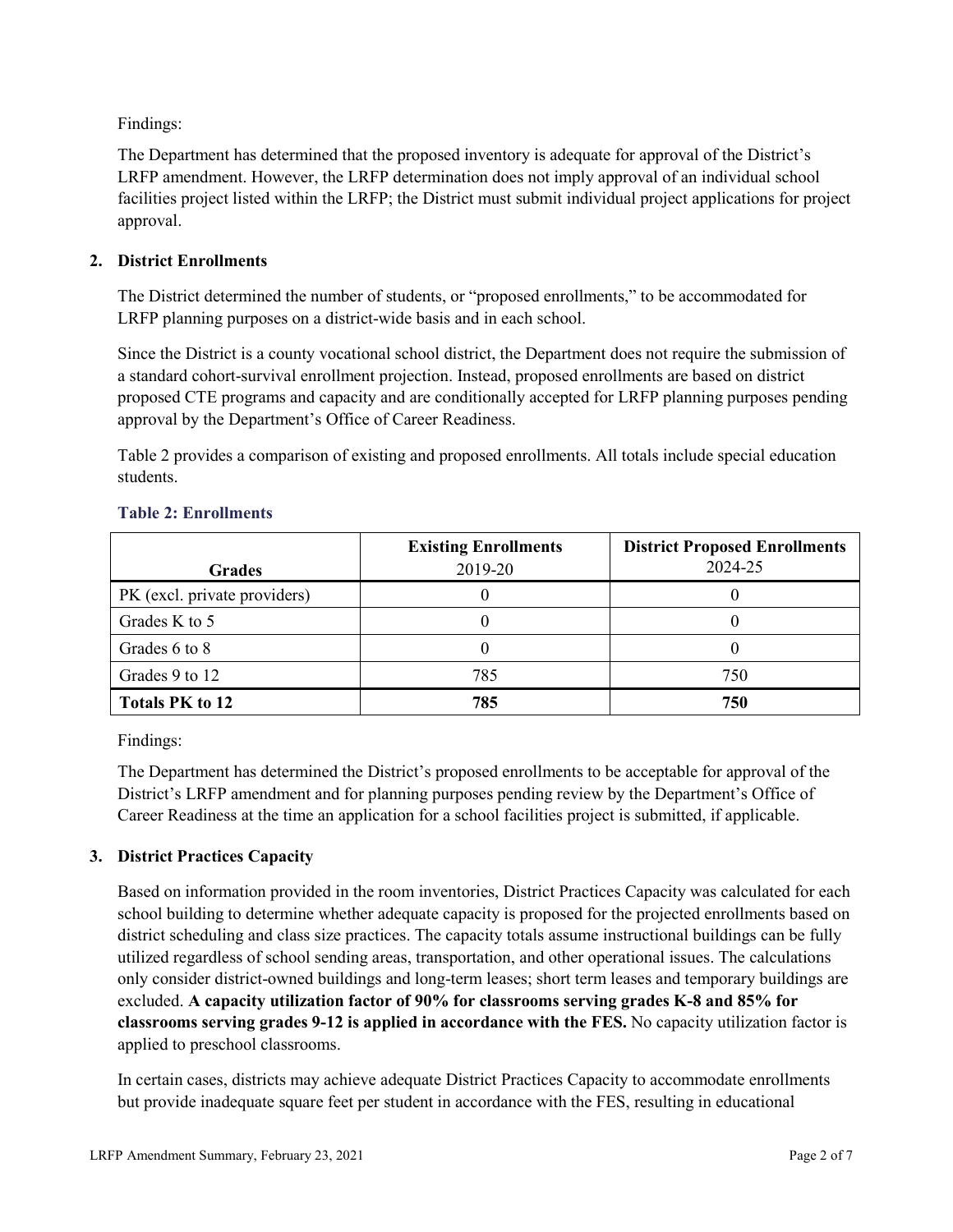adequacy issues and "Unhoused Students." Unhoused students are considered in the "Functional Capacity" calculations used to determine potential State support for school facilities projects and are analyzed in Section 4.

Table 3 provides a summary of proposed enrollments and existing and proposed District-wide capacities. Detailed information can be found in the LRFP website reports titled *FES and District Practices Capacity Report, Existing Rooms Inventory Report, and Proposed Rooms Inventory Report.*

| <b>Grades</b>              | <b>Proposed</b><br><b>Enrollments</b> | <b>Existing</b><br><b>District</b><br><b>Practices</b><br>Capacity | <b>Existing</b><br>Deviation* | <b>Proposed</b><br><b>District</b><br><b>Practices</b><br>Capacity | <b>Proposed</b><br>Deviation* |
|----------------------------|---------------------------------------|--------------------------------------------------------------------|-------------------------------|--------------------------------------------------------------------|-------------------------------|
| Elementary ( $PK$ to 5)    | 0                                     | 0.00                                                               | 0.00                          | 0.00                                                               | 0.00                          |
| Middle $(6 \text{ to } 8)$ | 0                                     | 0.00                                                               | 0.00                          | 0.00                                                               | 0.00                          |
| High $(9 \text{ to } 12)$  | 750                                   | 714.00                                                             | $-36.00$                      | 795.00                                                             | 45.60                         |
| <b>District Totals</b>     | 750                                   | 714.00                                                             | $-36.00$                      | 795.00                                                             | 45.60                         |

**Table 3: District Practices Capacity Analysis**

*\* Positive numbers signify surplus capacity; negative numbers signify inadequate capacity. Negative values for District Practices capacity are acceptable for approval if proposed enrollments do not exceed 100% capacity utilization.*

Considerations:

- Based on the proposed enrollments and existing room inventories, the District is projected to have inadequate capacity for the following grade groups, assuming all school buildings can be fully utilized: 9-12
- Adequate justification has been provided by the District if the proposed capacity for a school significantly deviates from the proposed enrollments. Generally, surplus capacity is acceptable for LRFP approval if additional capacity is not proposed through new construction.

## Findings:

The Department has determined that proposed District capacity, in accordance with the proposed enrollments, is adequate for approval of the District's LRFP amendment. The Department will require a current enrollment projection at the time an application for a school facilities project is submitted, incorporating the District's most recent Fall Enrollment Report, in order to verify that the LRFP's planned capacity meets the District's updated enrollments.

#### **4. New Construction Funding Eligibility**

*Functional Capacity* was calculated and compared to the proposed enrollments to provide a **preliminary estimate** of Unhoused Students and new construction funding eligibility. **A final determination will be made at the time of project application approval.**

*Functional Capacity* is the adjusted gross square footage of a school building *(total gross square feet minus excluded space)* divided by the minimum area allowance per full-time equivalent student for the grade level contained therein. *Unhoused Students* is the number of students projected to be enrolled in the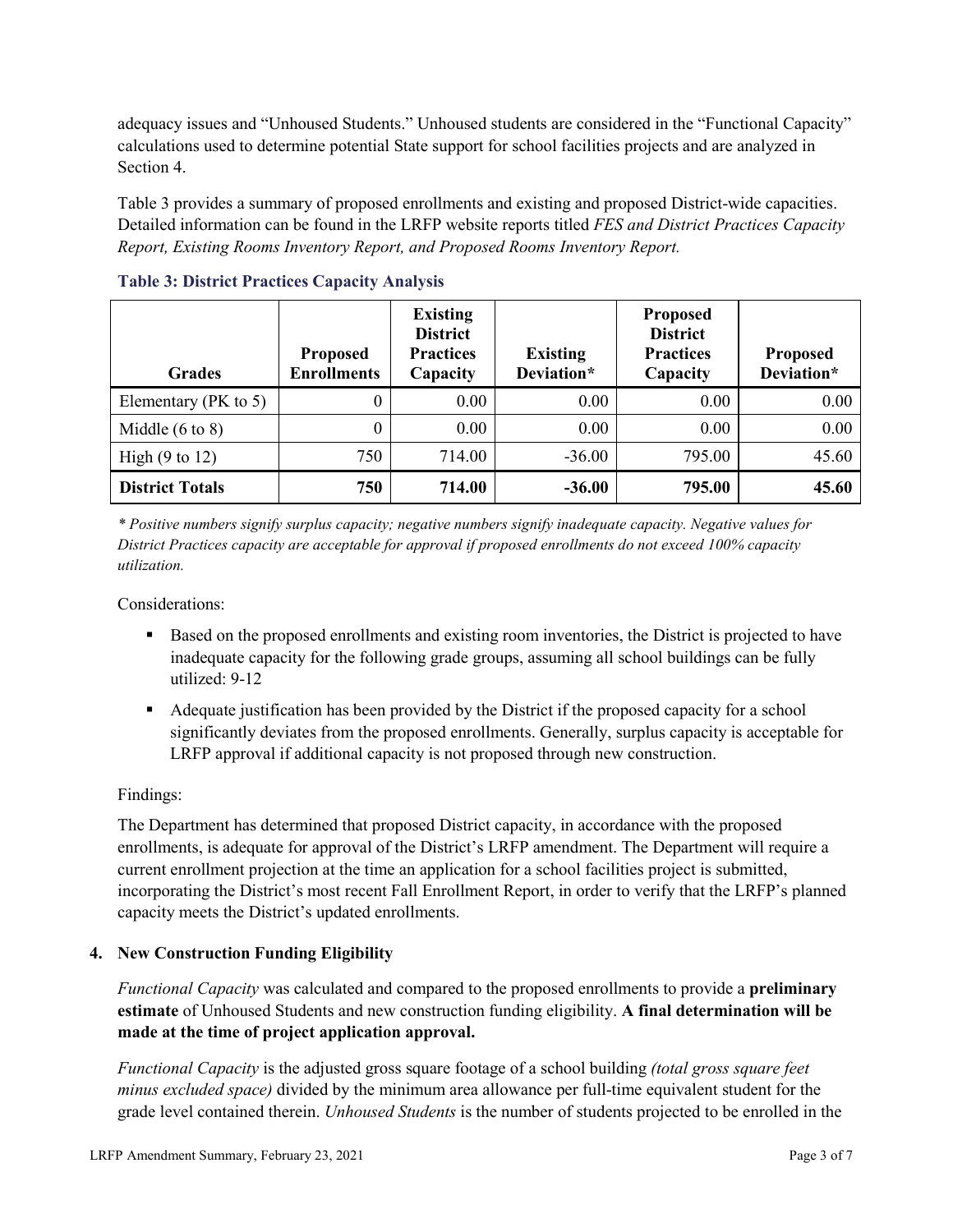District that exceeds the Functional Capacity of the District's schools pursuant to N.J.A.C. 6A:26-2.2(c). *Excluded Square Feet* includes (1) square footage exceeding the FES for any pre-kindergarten, kindergarten, general education, or self-contained special education classroom; (2) grossing factor square footage *(corridors, stairs, mechanical rooms, etc.)* that exceeds the FES allowance, and (3) square feet proposed to be demolished or discontinued from use. Excluded square feet may be revised during the review process for individual school facilities projects.

Table 4 provides a preliminary assessment of the Functional Capacity, Unhoused Students, and Estimated Maximum Approved Area for Unhoused Students for each FES grade group. The calculations exclude temporary facilities and short-term leased buildings. School buildings proposed for whole or partial demolition or reassignment to a non-school use are excluded from the calculations pending project application review. If a building is proposed to be reassigned to a different school, the square footage is applied to the proposed grades after reassignment. Buildings that are not assigned to a school are excluded from the calculations. In addition, only preschool students eligible for state funding (former ECPA students) are included. Detailed information concerning the calculations can be found in the *Functional Capacity and Unhoused Students Report* and the *Excluded Square Footage Report.*

| Category                                     | PK/K to 5 | 6 to 8   | 9 to 12  | <b>Total</b> |
|----------------------------------------------|-----------|----------|----------|--------------|
| Eligible PK /K-12 Proposed Enrollments       | 0         | 0        | 750      |              |
| FES Area Allowance (SF/student)              | 125.00    | 134.00   | 151.00   |              |
| <b>Prior to Completion of Proposed Work:</b> |           |          |          |              |
| <b>Existing Gross Square Feet</b>            | $\theta$  | $\theta$ | 224,307  | 224,307      |
| <b>Adjusted Gross Square Feet</b>            | $\theta$  | $\theta$ | 202,635  | 202,635      |
| <b>Adjusted Functional Capacity</b>          | 0.00      | 0.00     | 1,341.96 |              |
| <b>Unhoused Students</b>                     | 0.00      | 0.00     | 0.00     |              |
| Est. Max. Area for Unhoused Students         | 0.00      | 0.00     | 0.00     |              |
| <b>After Completion of Proposed Work:</b>    |           |          |          |              |
| Gross Square Feet                            | $\theta$  | $\theta$ | 219,092  | 219,092      |
| New Gross Square Feet                        | $\theta$  | $\theta$ | 12,251   | 12,251       |
| <b>Adjusted Gross Square Feet</b>            | $\theta$  | $\theta$ | 214,886  | 214,886      |
| <b>Functional Capacity</b>                   | 0.00      | 0.00     | 1,423.09 |              |
| <b>Unhoused Students after Construction</b>  | 0.00      | 0.00     | 0.00     |              |
| Est. Max. Area Remaining                     | 0.00      | 0.00     | 0.00     |              |

#### **Table 4: Estimated Maximum Approved Area for Unhoused Students**

Facilities used for non-instructional or non-educational purposes are ineligible for State support under the Act. However, projects for such facilities shall be reviewed by the Department to determine whether they are consistent with the District's LRFP and whether the facility, if it is to house students (full or part time) conforms to educational adequacy requirements. These projects shall conform to all applicable statutes and regulations.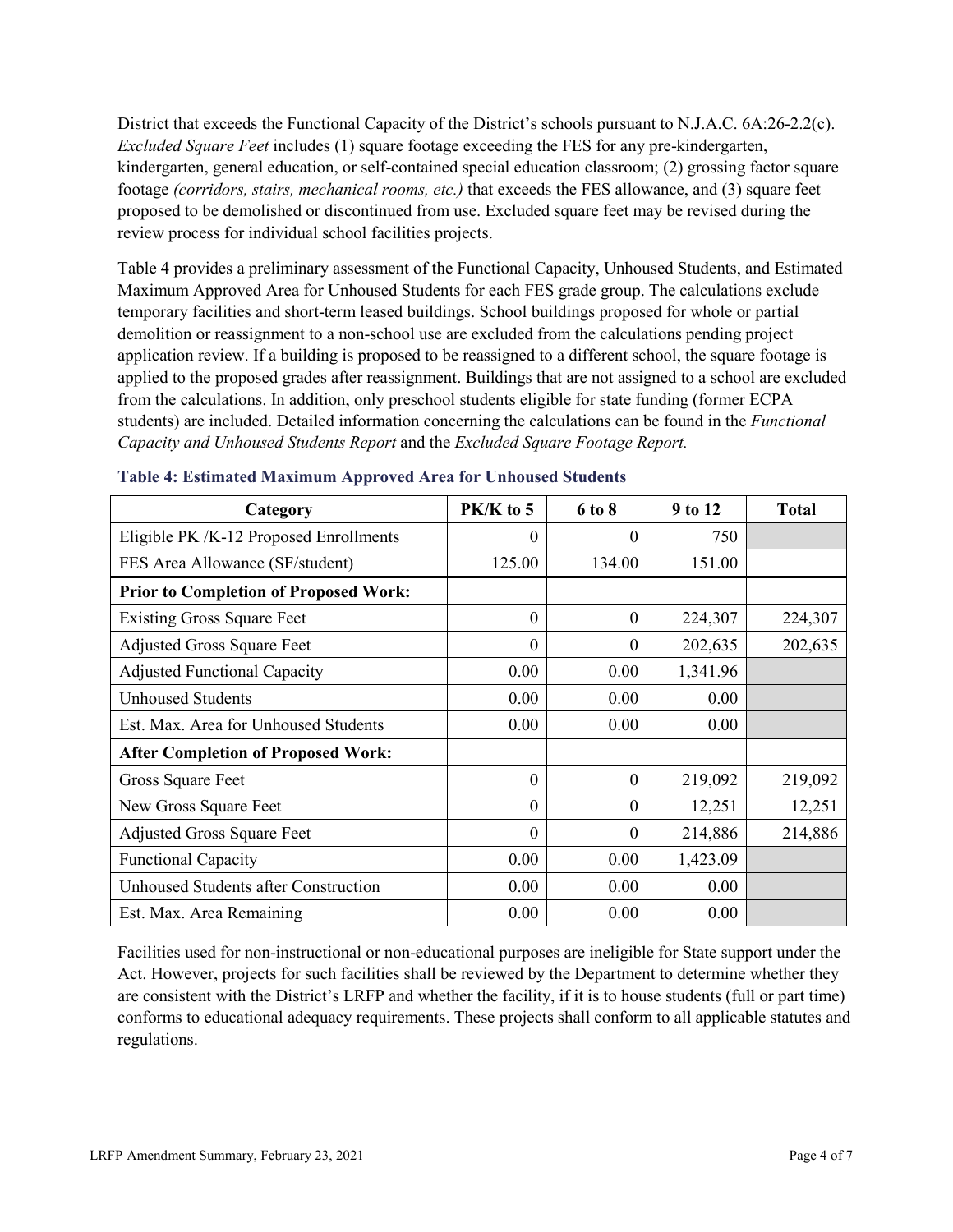Estimated costs represented in the LRFP by the District are for capital planning purposes only. The estimates are not intended to represent preliminary eligible costs or final eligible costs of approved school facilities projects.

Considerations:

- The District does not have approved projects pending completion, as noted in Section 1, that impact the Functional Capacity calculations.
- The Functional Capacity calculations *exclude* square feet proposed for demolition or discontinuation for the following FES grade groups and school buildings pending a feasibility study and project review: 9-12.
- Based on the preliminary assessment, the District has Unhoused Students prior to the completion of proposed work for the following FES grade groups: n/a.
- New construction is proposed for the following FES grade groups: 9-12.
- **Proposed new construction exceeds the estimated maximum area allowance for Unhoused** Students prior to the completion of the proposed work for the following grade groups: 9-12.
- The District, based on the preliminary LRFP assessment, will not have Unhoused Students after completion of the proposed LRFP work. If the District is projected to have Unhoused Students, adequate justification has been provided to confirm educational adequacy in accordance with Section 6 of this determination.

## Findings:

Functional Capacity and Unhoused Students calculated in the LRFP are preliminary estimates. Preliminary Eligible Costs (PEC) and Final Eligible Costs (FEC) will be included in the review process for specific school facilities projects. A feasibility study undertaken by the District is required if building demolition or replacement is proposed per N.J.A.C. 6A:26-2.3(b)(10).

## **5. Proposed Work**

The District assessed program space, capacity, and physical plant deficiencies to determine corrective actions. Capital maintenance, or *"system actions,"* address physical plant deficiencies due to operational, building code, and /or life cycle issues. Inventory changes, or *"inventory actions,*" add, alter, or eliminate sites, site amenities, buildings, and/or rooms.

The Act (N.J.S.A. 18A:7G-7b) provides that all school facilities shall be deemed suitable for rehabilitation unless a pre-construction evaluation undertaken by the District demonstrates to the satisfaction of the Commissioner that the structure might pose a risk to the safety of the occupants even after rehabilitation or that rehabilitation is not cost-effective. Pursuant to N.J.A.C. 6A:26-2.3(b)(10), the Commissioner may identify school facilities for which new construction is proposed in lieu of rehabilitation for which it appears from the information presented that new construction is justified, provided, however, that for such school facilities so identified, the District must submit a feasibility study as part of the application for the specific school facilities project. The cost of each proposed building replacement is compared to the cost of additions or rehabilitation required to eliminate health and safety deficiencies and to achieve the District's programmatic model.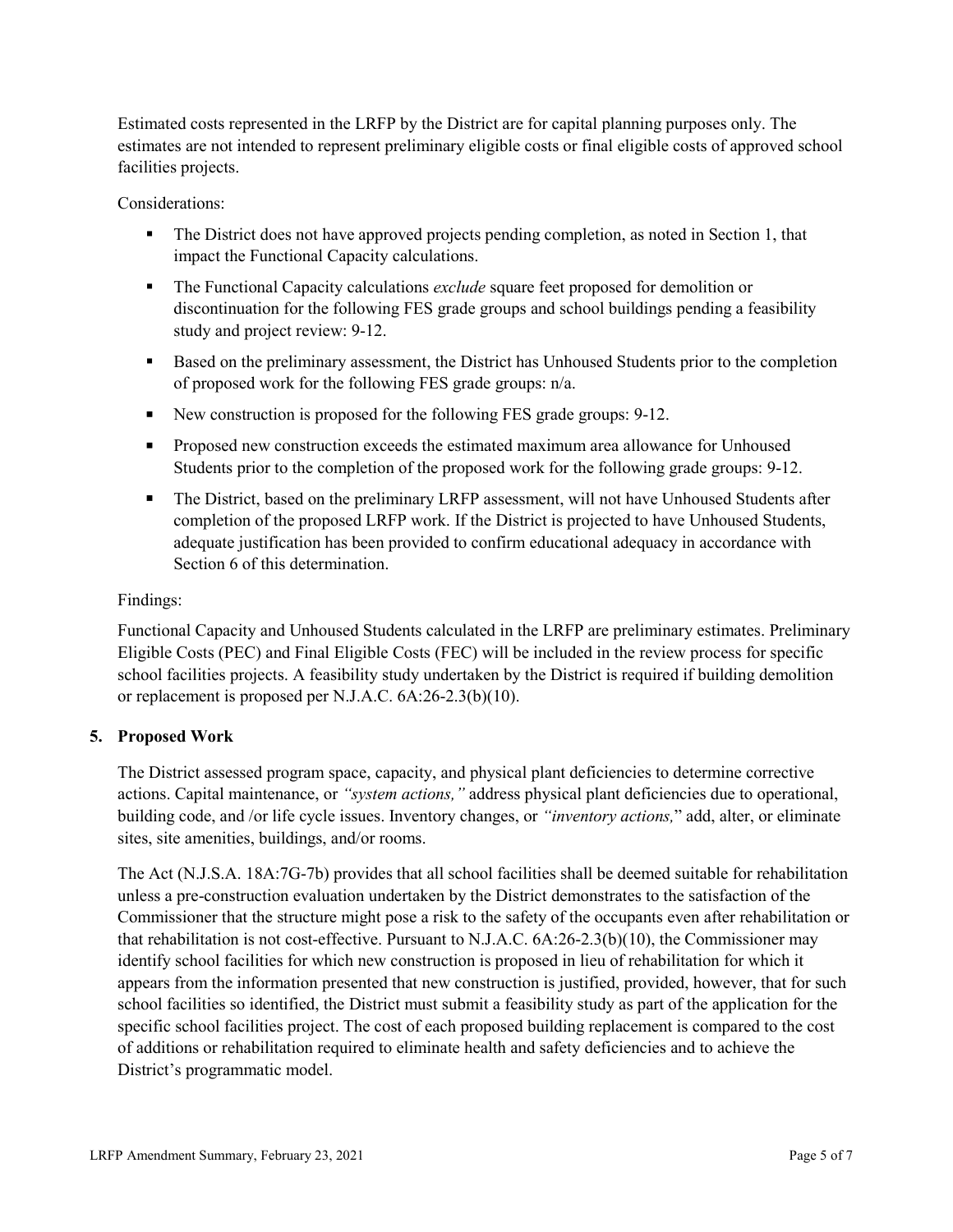Table 5 lists the scope of work proposed for each school based on the building(s) serving their student population. Proposed inventory changes are described in the LRFP website reports titled *"School Asset Inventory Report and "Proposed Room Inventory Report."* Information concerning proposed systems work, or capital maintenance can be found in a supporting document submitted by the District.

With the completion of the proposed work, the following schools are proposed to be eliminated: n/a; the following schools are proposed to be added: n/a.

| <b>Proposed Scope of Work</b>                                                                  | <b>Applicable Schools</b>                            |
|------------------------------------------------------------------------------------------------|------------------------------------------------------|
| <b>Renovation only</b> (no new construction)                                                   |                                                      |
| System actions only (no inventory actions)                                                     | n/a                                                  |
| Existing inventory actions only (no systems actions)                                           | n/a                                                  |
| Systems and inventory changes                                                                  | n/a                                                  |
| <b>New construction</b>                                                                        |                                                      |
| Building addition only (no systems actions)                                                    | n/a                                                  |
| Renovation and building addition (system, existing<br>inventory, and new construction actions) | Sussex County Technical School (010)                 |
| New building on existing site                                                                  | n/a                                                  |
| New building on new or expanded site                                                           | n/a                                                  |
| Site and building disposal (in addition to above scopes)                                       |                                                      |
| Partial building demolition                                                                    | Sussex County Technical School (010) -<br>natatorium |
| Whole building demolition                                                                      | n/a                                                  |
| Site and building disposal or discontinuation of use                                           | n/a                                                  |

### **Table 5: School Building Scope of Work**

Findings:

The Department has determined that the proposed work is adequate for approval of the District's LRFP amendment. However, Department approval of proposed work in the LRFP does not imply the District may proceed with a school facilities project. The District must submit individual project applications with cost estimates for Department project approval. Both school facilities project approval and other capital project review require consistency with the District's approved LRFP.

## **6. Proposed Room Inventories and the Facilities Efficiency Standards**

The District's proposed school buildings were evaluated to assess general educational adequacy in terms of compliance with the FES area allowance pursuant to N.J.A.C. 6A:26-2.2 and 2.3.

District schools proposed to provide less square feet per student than the FES after the completion of proposed work as indicated in Table 5 are as follows: n/a

Findings:

The Department has determined that the District's proposed room inventories are adequate for LRFP approval. If school(s) are proposed to provide less square feet per student than the FES area allowance, the